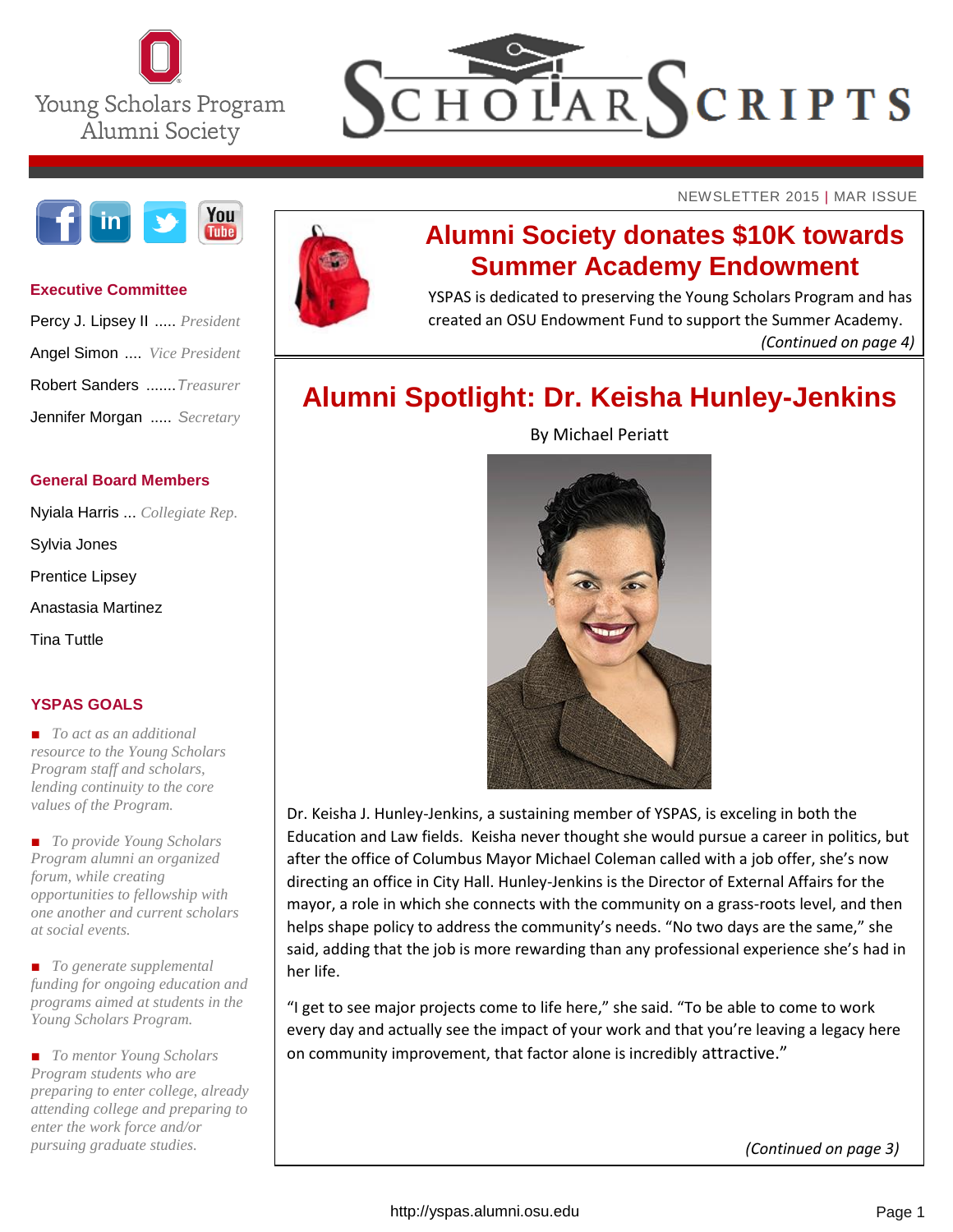# **Ohio State Buckeyes 2015 College Football National Champions**

Kato Mitchell is a senior majoring in Sport Industry, with a 3.2 GPA. He is also a walk-on for the OSU football team. As part of the "Scout Team Assassins," he is a member of the first ever College Football National Championship Team. The motivation to try out for the team came from a former classmate and fellow Young Scholar, Donte McCoy, with whom he attended John Hay High School in Cleveland. Before his tragic and sudden passing, Donte encouraged Kato to try out for the wide receiver position. His college experience has taught him to always be ready and prepared. He acknowledges that he would not have this opportunity to attend The Ohio State University without the Young Scholars Program. Driven by the determination to provide a better life for his mother, Kato works hard to succeed on and off the field.

#### **CONGRATULATIONS KATO!!!**



*#18 Kato Mitchell*

## *Scholars on the Move***: Men With Purpose**



*Photo (front to back): Charles Parkham, Joe Ingram, Yonatan Tsige, Michael Bradford, Melvin Gregory, Tre'von Forte, Demondre Peak, and Jawan Davila-Love.*

After learning that the national graduation rate for African-American males, at four-year institutions, is down to only 47% and witnessing a huge decline of upperclassmen during 2014, eight Young Scholars founded Men With Purpose. This group of freshmen created the organization with two major goals in mind: to raise the acceptance rate and increase the retention rate of Black males. Currently, OSU is raising the bar on standardized test scores and acceptance criteria for incoming freshmen. Since the 2014 school year, Men With Purpose has volunteered at Trevitt Elementary School in Columbus. The members also mentor students at Marion Franklin High School, helping them to fill out FASFA forms. Men with Purpose aims to give back to their community, fully aware that the Young Scholars Program served as their vehicle to attend The Ohio State University.

*"I would not be here without YSP."*

- Charles Parkham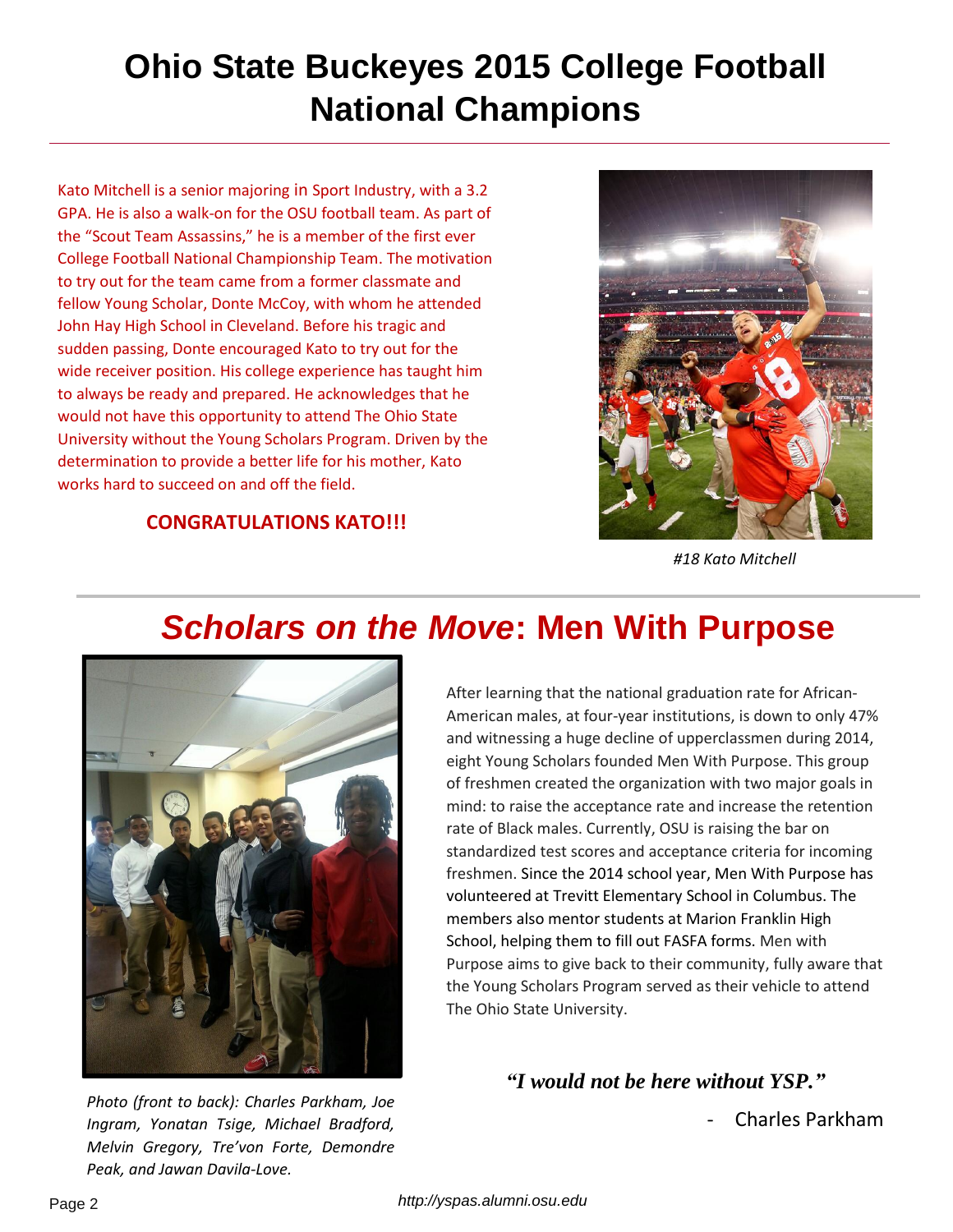## **Alumni Spotlight: "***All Rise***"**



### **Keisha J. Hunley-Jenkins, J.D., Ph.D.**

Hunley-Jenkins plays a pivotal role in improving Columbus City Schools. Because of less-than-stellar grades on state report cards, a data-scrubbing scandal, and the link between public education and future economic vitality for the city, the school district has become one of the most important issues for Coleman's administration. Keisha's background prepared her for the role, though. Education issues have interested her ever since her undergraduate years at The Ohio State University. Being a teacher in the classroom didn't appeal to her, but shaping education policy did. After exploring what non-teaching opportunities existed in the field, she realized going to the Moritz College of Law would help her achieve her career goals.

"I felt like going to law school would help organize my thoughts in what I wanted to do in a way that people who are in legislative and decision-making roles understand," she said.

To supplement her J.D., she pursued a master's degree in education administration through a combined degree program at Ohio State. She went on to earn her Ph.D. in education administration as well. Having the opportunity to work toward two degrees at once was extremely beneficial, she said, because she could "see the overlap between my studies and how education policy tied directly into case law and statutes."

Her formal education – in addition to her experience working for a nonprofit education policy organization called KidsOhio.org – prepared her for her role in the mayor's office.

She is helping to create a new Office of Education focused primarily on kindergarten through 12th grade and also will help hire the director for the department. During her time as a policy analyst at KidsOhio.org and also as community relations associate at JPMorgan Chase & Co., she established critical connections that are helping in her new political career.

Born and raised in Columbus, Hunley-Jenkins now has the opportunity to help the community where she grew up, including programs like the Young Scholars Program, and is now raising her own family. She and her husband, Aaron, have two children – an 8-year-old son, Julius, and a 5-year-old daughter, Jiselle.

"My legal training helps me tremendously with communication, both oral and written," she said. "I'm also able to clearly, concisely, and quickly identify the issues in a given situation, understand the nuances or multiple perspectives, and work logically to come up with an inclusive and effective solution – or at least lay the groundwork to do so."

#### *This article was modified and previously written for "All Rise", The Moritz College of Law, Winter 2014*

*YSPAS Mission:* The Society serves the Young Scholars Program (YSP) through programming, social networking, student recruiting, student scholarships, and advocacy. We, as an Alumni Society have formed to positively impact, and continue writing the success story of the Young Scholars Program.